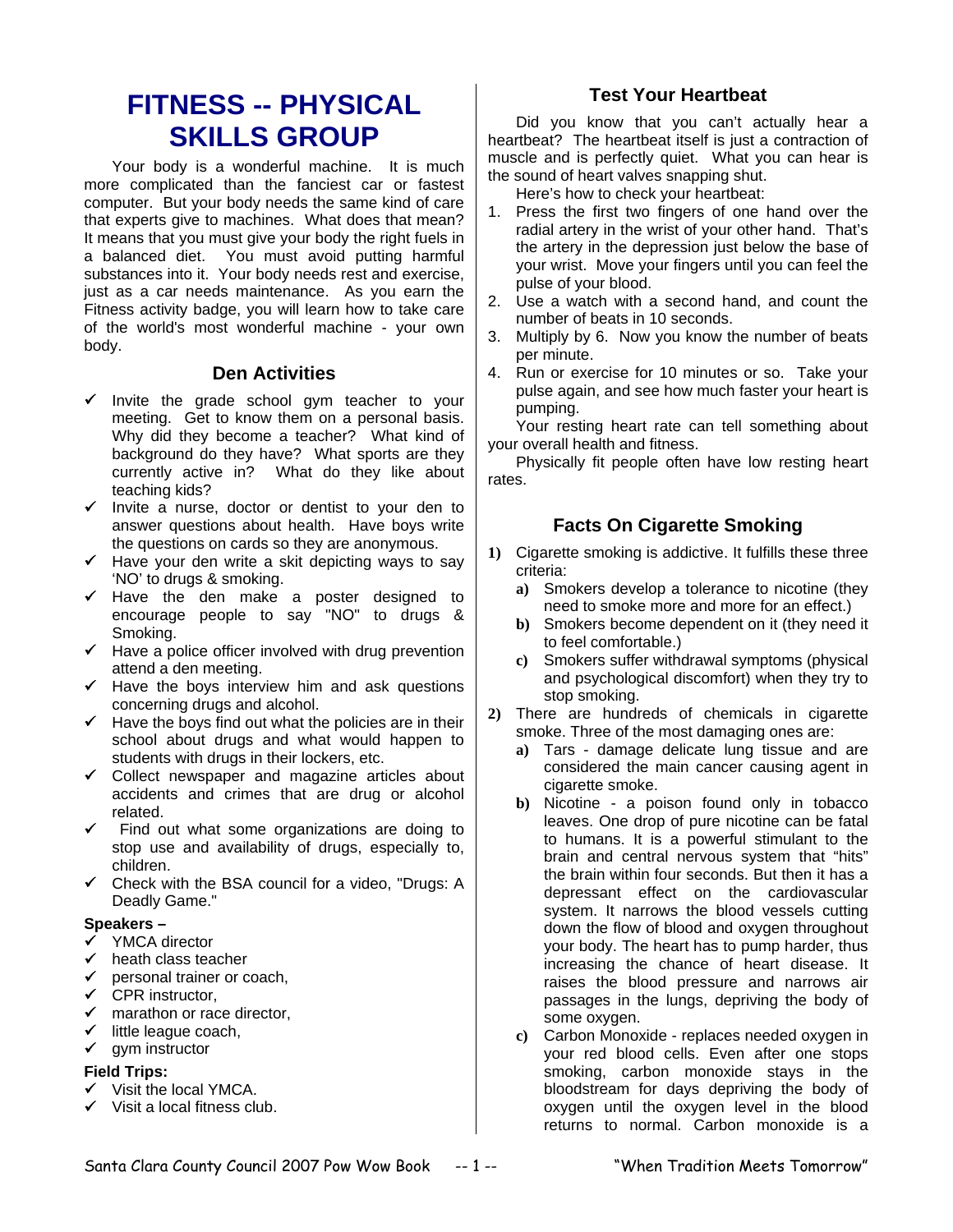product of cigarette smoking and also of gasoline engines.

- **3)** Some of the diseases caused by cigarette smoking are:
	- **a)** Chronic Bronchitis an inflammation of the bronchi which are the breathing tubes in the lungs.
	- **b)** Laryngitis an inflammation of the throat
	- **c)** Emphysema a degenerative lung disease that destroys breathing capacity.
	- **d)** It is a contributing factor in cancer of the lungs, mouth and esophagus.

#### **Activities That Will Help The Boys Understand The Harmful Effects Of Cigarette Smoking**

- **1.** Define 'pollution." ("Pol-lu-tion: to make unclean, impure, or corrupt; desecrate; defile; contaminate; dirty." Webster's New World Dictionary of the American. Language)
- **2.** Discuss pollutants in the air in the outside environment. Use pictures from magazines or newspapers. Include: factory smoke, car exhausts, rocket launches, smoke from someone else's burning cigarette and so on.
- **3.** Explain how all living things need air to breathe.
	- **a.** Put a plant under an airtight container. What begins to happen?
	- **b.** Put ants or other insects in an airtight jar. Give them everything else the need to survive. What happens? Why? (When the ants' activity begins to decrease, open the jar and set them free.)
- **4.** Talk about the fact that smoking cigarettes is harmful to our health and how it "pollutes" the internal environment of our body (the lungs).
	- **a.** Blow smoke from a cigarette through a tissue. What did you observe? Wouldn't that also make your lungs "dirty?"
	- **b.** Hold your breath and have someone check the time. Did you have to breathe very soon after you started holding your breath?

#### **Demonstrate the effects of sick or injured lungs:**

- **(1)** Light a candle. Ask a boy to stand a reasonable distance from the candle. Instruct the boy to take a deep breath, and then blow out the candle.
- **(2)** Relight the candle. Ask the boy to stand at the same distance from the candle. Instruct him to take a deep breath and blow out at least half of the breath before attempting to blow out the candle. With the breath that is left, ask the boy to blow out the candle. What happened?

#### **Prescription Drugs**

Ask the boys to define "drugs - (any substance, liquid, powder, or solid taken by mouth, inhaled, injected, or rubbed into the skin, that affects the way the body or the mind naturally works.)

Define "prescription drugs" - (medicines that, legally, can be purchased only on the order of a doctor or a dentist, a) for specific reasons, b) for a specific person, and c) prepared by a specially trained person called a pharmacist.)

Have the boys talk about the last time they went to the doctor or dentist and were given medicine. What was the problem? What medicine was given? Did it make them feel better?

Bring in empty, clean bottles that once contained prescription medicines. Choose something appropriate, e.g. an antibiotic from a recent illness, prescription vitamins or fluoride tablets Note:

- The Label,
- The Name Of The One Particular Person,
- The Name Of The Medicine,
- The Amount And The Time To Be Given,
- The Name Of The Doctor, The Date
- The Prescription Number,
- The Number Of Refills, If Needed, And
- The Pharmacy Name, Address And Phone Number.

Discuss some of the considerations the doctor must make before he can order your medication:

- (1) Age,
- (2) Weight,
- (3) General Health Of The Person, And
- (4) Severity Of The Condition.

A drug may affect different people in die different ways! Have the boys make reports on the discovery of drugs/medicines that have helped mankind. (Ex. measles vaccine, polio vaccine, penicillin, and so forth.)

Stress that medicine may be taken only under the supervision of a parent, physician, nurse, or specifically designated adult.

Have the boys list safety rules to be followed when taking medicine. Put these on a large poster to be displayed at the Pack Meeting.

Be sure they include the following rules:

- 1. Take medicine as directed. -
- 2. Finish the entire prescription.
- 3. Discard any unused medicines.
- 4. Never share your medicines with anyone else.
- 5. Keep medicine in a safe place, out of the reach of children.
- 6. Keep medicines in their original container.
- 7. Do not take several medicines at the same time unless the doctor is aware of all of them.
- 8. Mixing drugs and alcohol can be fatal.
- 9. Never describe medicine as "candy."
- 10. Never give medicines in the dark.
- 11. Never give medicine from an unlabeled container. When in doubt - throw it out.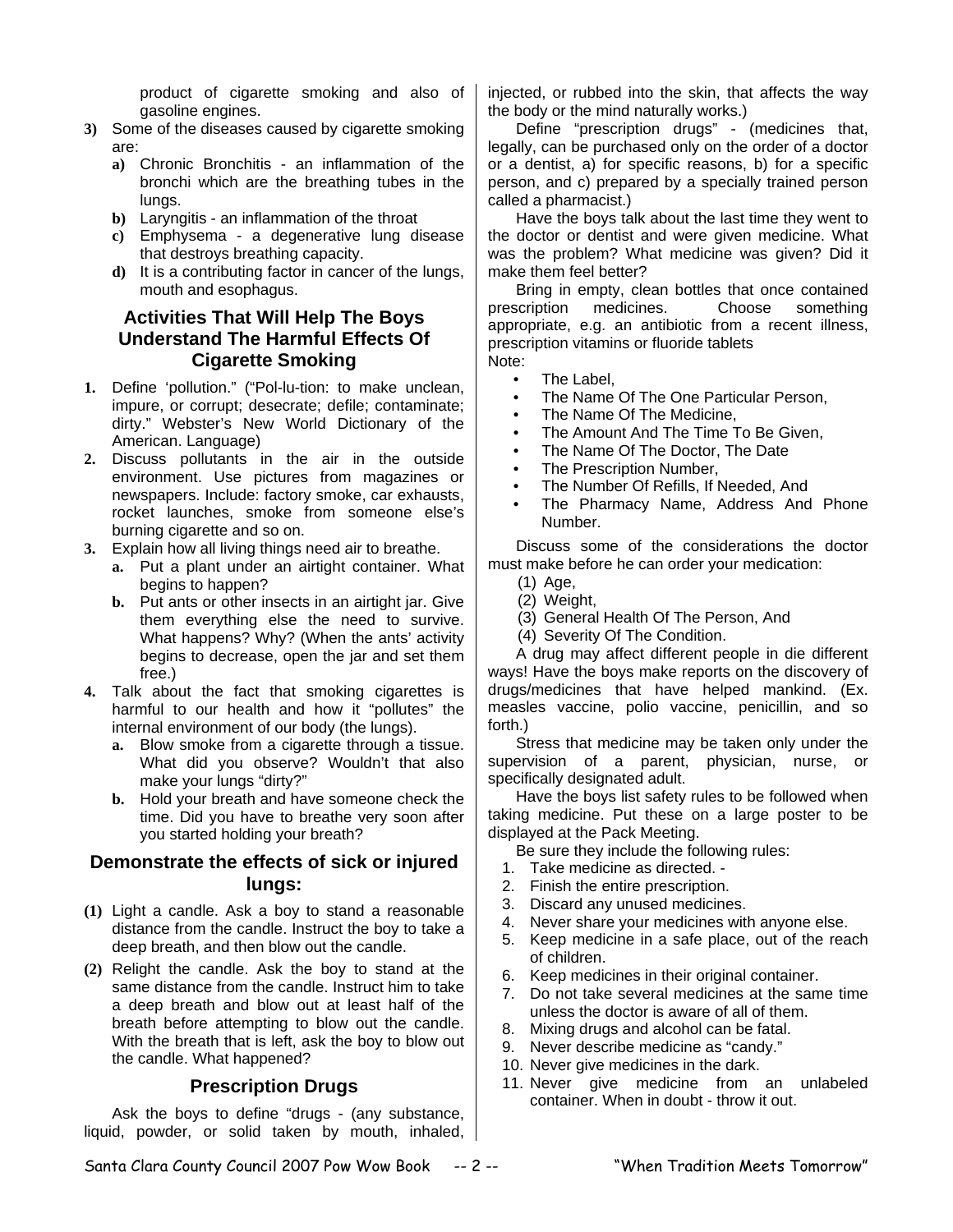### **Non-prescription drugs**

Define the term "non-prescription drug" (Medicines that do not require a doctor's order or the assistance of a pharmacist. They can be found on open shelves in a drug store or supermarket.)

Take the boys to the local supermarket and have the boys make a survey of the drugs they find there. Ask them to read the labels and list:

- 1. The name of the product.
- 2. The condition for which it is to be used.
- 3. Is it a liquid, tablet, capsule, cream, or spray.
- 4. Any warnings or cautions listed on the container.

Was there more than one product that could be used for the same condition?

Locate and list 3 substances which are socially acceptable, contain a drug and can be bought in supermarkets.

- **1.** Cigarettes (tobacco contains nicotine)
- **2.** Coffee, tea, cocoa, cola (all contain caffeine)
- **3.** Beer, wine, whiskey (all contain alcohol)

Have the boys report on two TV commercials dealing with non-prescription medication (aspirin, cold preparations, etc.) In the report answer the following questions:

- 1. Does the medicine always seem to make the people better and happier?
- 2. Can that be true always?
- 3. Why would the manufacturer want people to believe that?
- 4. Are they always completely honest?
- 5. Compare ads for brands of aspirin.
- 6. Can they all be the best?

#### **Facts on alcohol**

- **1)** Alcohol is a drug that affects the way the body naturally functions. It is a depressant that slows the body processes.
- **2)** It is the oldest and most abused drug in the world.
- **3)** There are predictable, though varying physical effects upon everyone who drinks alcohol. (This is why the law has set a specific blood alcohol level for defining drunkenness while driving.) The brain is the control center of the body.
	- a. The brain is the organ most affected by the presence of alcohol.
	- b. Alcohol is a drug that depresses the central nervous system, thus reducing the activity of the brain.
	- c. Alcohol arrives in the brain almost as soon as it is consumed.
	- d. The bloodstream carries alcohol to the brain.
	- e. It keeps circulating through the brain until the liver has had time to change all of the alcohol into carbon dioxide and water for release from the body.

f. It affects the higher functions of the brain judgment, learning, and behavioral control. It then affects vision, coordination, and speech.

Too much alcohol in the bloodstream kills by depressing the breathing center. This means that a person who drinks too much alcohol in one day can die. This is called "acute alcohol poisoning."

#### **Related Activities**

- Have a dietitian come talk to the den.
- Visit a dentist office.

#### **Physical Activities**

Trees in the Wind: Gather the den around you in a circle, three feet or more between individuals. Scout stands looking at the back of the Scout next to him. They then run slowly around the circle, bending left, right, forward, and back as though swaying in the breeze. One the command, "reverse", they turn around and run in the opposite direction.

Russian Hop: Scouts squatting, ready to move around the circle, feet together, hands folded around chest. Move around circle, leaping upward and forward off both feet. As hop is complete, Scout returns to squat position with arms folded across chest.

Tortoise and Hare: Scouts stand at attention, then they start jogging slowly in place. When you say "Hare", the tempo doubles, knees lifting high, arms pumping vigorously. When you say "Tortoise", the tempo slows to an easy jog. Vary the commands for some fun.

Inchworm: Scouts assume push-up position, body extended, face down, arms extended fully, hands on floor, fingers spread, pointed forward. Hold hands stationary and walk feet up as close to hands as possible. Then feet stationary, walk hands forward to starting position. Repeat the sequence.

Gorilla Walk: Scouts' feet are spread apart, same width as their shoulders. Bend at the waist, grasp ankles, legs straight. Walk forward holding firmly to ankles. Keep legs straight. Conduct a race for speed.

Sawing Wood: Scouts pair off facing each other. Grasp hands at shoulder height, fingers interlaced. With a vigorous action, Scouts pump arms alternatively as though sawing wood.

# **Gathering Activity**

As the Scouts arrive, ask them to complete the following table,

Filling in the names of the foods they ate that day.

Scout with most balanced chart wins (an ice cream sundae???)

Last column doesn't count.